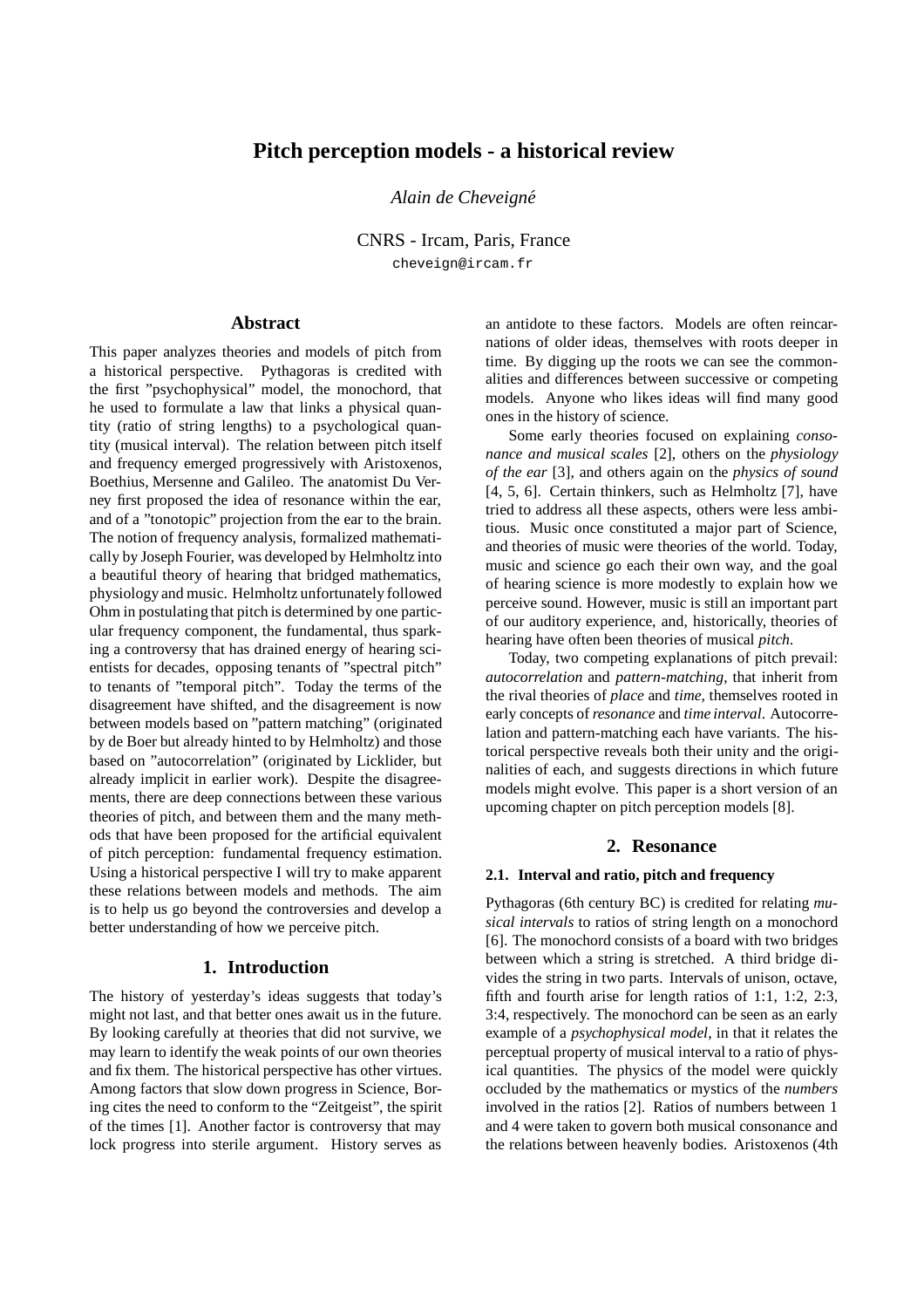century BC) disagreed with the Pythagoreans that numbers are relevant to music, and instead argued that musical scales should be defined based on what one *hears* [9]. Two millenia later, Descartes made the same objection to Mersenne [2]). In 1581 the role of number was also challenged, from a different perspective, by Vincenzo Galilei (father of Galileo). Using weights to vary the *tension* of a string, he found that the abovementioned intervals arise for ratios of 1:1, 1:4, 4:9, and 9:16 respectively [10, 2]. These ratios are different from those found for length: they are more complex, and don't agree with the importance that the Pythagoreans gave to numbers from 1 to 4. Deciding the respective roles of mathematics, physics, and perception in the "laws" of music is still a problem today.

In addition to interval, the Greeks had the concept of *pitch*, a quantity by which sounds can be ordered from grave to acute [9]. They probably associated it with *rate*, but semantic overlaps between rate (of vibration), speed (of propagation) and force (of excitation) makes this unsure. The relation between ratios of string length and ratios of *vibration frequency* was established by Galileo Galilei [11], whereas Mersenne [12], using strings long enough to count vibrations, determined the actual frequencies of each note of the scale. This provided a relation of *pitch* with number that was firmly grounded in the physics of sound.

#### **2.2. Sympathetic resonance in the ear**

A string produces musical sounds, but it can also vibrate in sympathetic *resonance* as noted by Aristotle [10]. The perception of like by like was a common notion, and so the concept of resonance has been used in theories of hearing from antiquity onwards [1, 3, 6].

In 1683, Du Verney proposed that the bony spiral lamina within the cochlea serves as a resonator: "*. . . being wider at the start of the first turn than the end of the last . . . the wider parts can be caused to vibrate while the others do not . . . they are capable of slower vibrations and consequently respond to deeper tones . . . in the same way as the wider parts of a steel spring vibrate slowly and respond to low tones, and the narrower parts make more frequent and faster vibrations and respond to sharp tones . . . according to the various motions of the spiral lamina, the spirits of the nerve which impregnate its substance [that of the lamina] receive different impressions that represent within the brain the various aspects of tones"* [13]. This paragraph concentrates several key concepts of place theory: *frequency-selective response*, *tonotopy*, and *tonotopic projection* to the brain. Subsequent progress of the resonance theory is recounted in [3]. In 1758, Le Cat [14] proposed that the basilar membrane is constituted of *strings* like those of a harpsichord, and Helmholtz later used a similar metaphor.

### **2.3. Superposition and Ohm's law**

Mersenne reported that he could hear within the sound of a string, or a voice, up to five pitches corresponding to the fundamental, the octave, the octave plus fifth, etc. [12]. He knew also that a string can respond sympathetically to higher harmonics, and yet he found it hard to accept that it could vibrate *simultaneously* at all those frequencies. This was easier for a younger mind such as that of Sauveur, who in 1701 coined the terms "fundamental" and "harmonic" [15]. The physics of string vibration were worked out in the 18th century by a succession of physicists: Taylor, Daniel Bernoulli, Lagrange, dAlembert, and Euler [4]. Euler in particular, by introducing the concept of *linear superposition*, made it easy to understand the multiple vibrations of a string that had so troubled Mersenne.

Mersenne and Galileo usually conceived of vibrations as merely being periodic, without regard to their shape, but 18th century physicists found that solutions were often easy to derive if they assumed "pendular" (sinusoidal) vibrations. For linear systems, they could then extend the solutions to any *sum of sinusoids* thanks to Euler's principle. A wide variety of shapes can be obtained in this way, meaning that the method was quite general. That *any* shape can be obtained in this way was proved in 1820 by Fourier [16]. In particular, any periodic wave can be expressed as the *superposition* of sinusoids with periods that are integer fractions of the fundamental period. Fourier's theorem had a tremendous impact on mathematics and physics.

Up to that point, pitch had been closely associated with progress in the physics of periodic vibration, and it seemed obvious that this new tool must somehow be relevant to pitch. In 1843 Ohm formulated a law, later rephrased and clarified by Helmholtz, according to which every pitch corresponds to a *sinusoidal partial* within the stimulus waveform. For Ohm, the presence of a partial was ascertained by applying Fourier's theorem, and Helmholtz proposed that the same operation is approximated by the cochlea[17, 7].

Ohm's law extended the principle of linear superposition to the sensory domain. Just as a complex waveform is the sum of sinusoids, so for Helmholtz the sensation produced by a complex sound such as a musical note was "composed" of simple sensations, each evoked by a partial. In particular, he associated the main pitch of a musical tone to its *fundamental* partial.

### **2.4. The missing fundamental**

Ohm's law is the result of a *choice*. Mersenne had given little attention to the shape of periodic vibrations which he had no means to observe. His law relating frequency to pitch did not mention shape. However, Fourier's theorem now implied that, depending on its shape, a vibration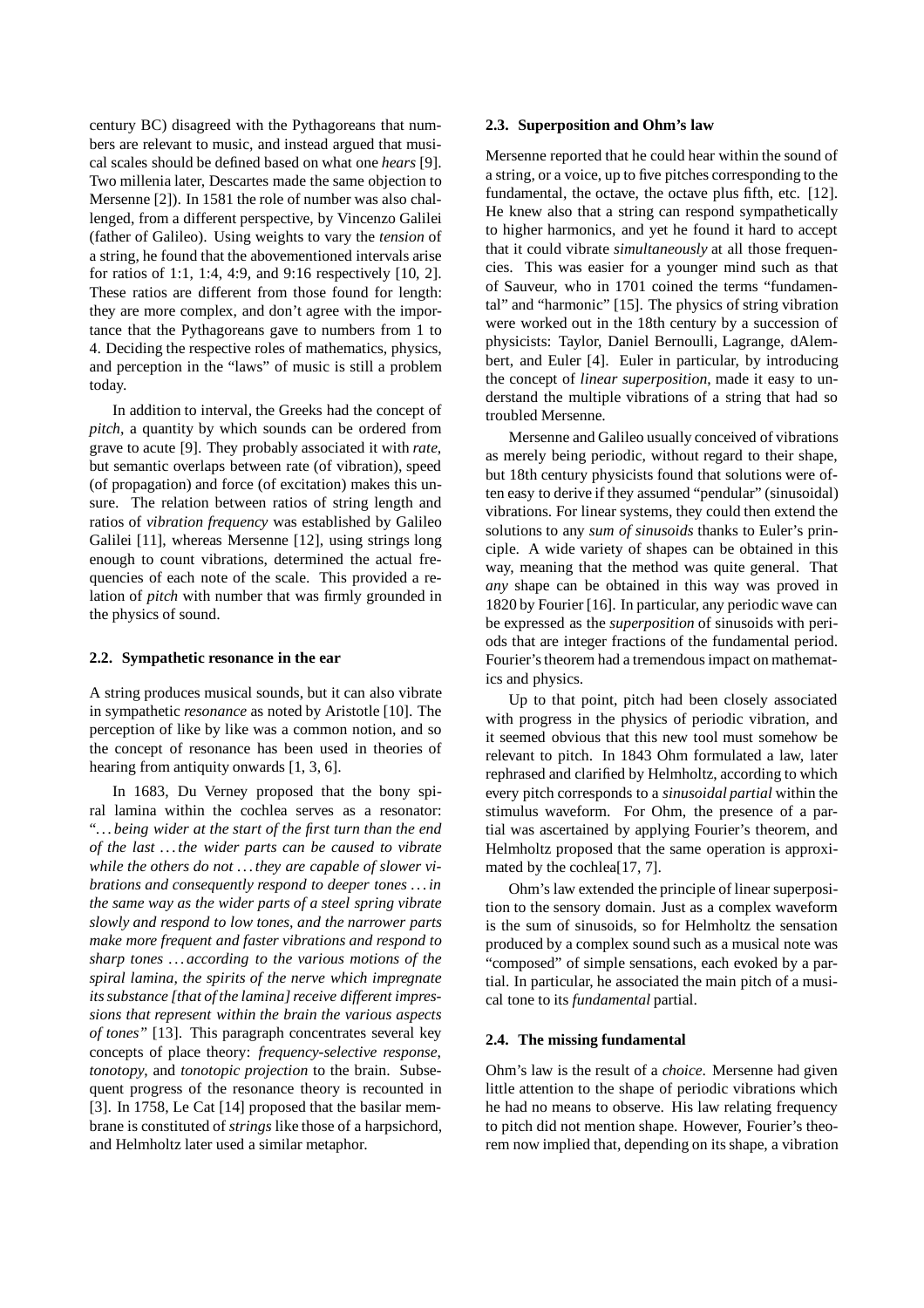might contain *several* sinusoidal partials, each with a different frequency. This raised an obvious question: does pitch relate (a) to the period of the vibration as a whole, or (b) to the period of one of the partials? If (b) is true, then Fourier analysis is required to determine pitch, if (a) it is unnecessary. Ohm chose (b).

Seebeck had already addressed the question experimentally, using a siren to produce periodic stimuli with several pulses irregularly spaced within a period[1]. Regardless of the number of pulses, pitch followed the fundamental period, consistent with (a). Furthermore, by applying Fourier's theorem to the waveform, Seebeck showed that pitch salience did not depend on the relative amplitude of the fundamental partial, which for some pulse configurations was very small. Since the same pitch was also heard when the stimulus contained *only* that partial, he could conclude that *pitch does not depend on a particular partial*. This contradicted (b). Low pitch in the absence of a fundamental partial was already known from earlier work on beats [18].

Nevertheless, Ohm chose (b) and Helmholtz endorsed this choice. Many authors have puzzled over the Seebeck-Ohm-Helmholtz controversy and the reasons why Helmholtz did not take seriously Seebeck's arguments[1, 19, 20, 21]. One reason was no doubt that, by extending Ohm's law to upper harmonics, Helmholtz could explain the higher pitches that some people (among which Mersenne and himself) occasionally heared. One can speculate that additional reasons were the conviction that a theorem as powerful as Fourier's *must* be relevant, and the desire to ensure that the parts of his monumental theory would fit together.

Helmholtz had three options to address the missing fundamental problem without renouncing his theory, two of which he used. The first was to invoke *nonlinear distortion* in sound-producing apparatus or in the ear. As an explanation of periodicity pitch, that hypothesis was quite weak already at the time, as argued by Helmholtz's translator, Ellis [7]. However it took over sixty years before Schouten and Licklider laid the explanation to rest. With an optical siren, Schouten produced a complex tone that lacked a fundamental. He managed, not only to prove that the distortion product at the fundamental had a very low amplitude, but also to *cancel* it. The absence of a fundamental component was verified by adding a sinusoidal tone with a nearby frequency and checking for absence of a beat. The low pitch was unaffected by removeal of the fundamental partial, as it was unaffected when Licklider masked it with noise [22, 23]. This rules out the distortion product explanation of low pitch. However distortion products *do* exist, and they sometimes *do* affect pitch, so that explanation tends to resurface from time to time.

A second option was Helmholtz's concept of "unconscious inference" that prefigured *pattern matching* (next section)[24]. A third option, that Helmholtz apparently did not use, was to treat cochlear resonators as *strings*.

As Mersenne and others had noticed, a string vibrates sympathetically with sounds tuned to its fundamental mode *and with their harmonics*. Thus it responds to a periodic sound regardless of whether or not it contains a fundamental partial. It is, in essence, a filter tuned to periodicity. Helmholtz had used the bank-of-strings metaphor to describe the cochlea. Nevertheless, he chose to characterize each filter as if it were a *Helmholtz resonator* tuned to a single sinusoidal partial. Had he chosen to treat them as a strings, the missing fundamental problem would have not existed. Of course, a bank of strings does not fit Fourier's theorem, and this is perhaps why he did not choose this option. If he *had* chosen it, the model would have eventually been proven wrong as cochlear filters are not tuned to periodicity.

### **3. Pattern matching**

We are confronted with incomplete patterns everyday, and our brain is good at "reconstructing" perceptually the parts that are missing. Pattern matching models assume that this is how pitch is perceived when the fundamental partial is missing. The idea is thus that the fundamental partial *is* the necessary correlate of pitch, as Ohm claimed, but that it may nevertheless be absent if other parts of the pattern (harmonics often associated with it) are present. This idea was prefigured by Helmholtz's "unconscious inference" and John Stuart Mill's concept of "possibilities" [24, 1]. As a possible mechanism, Thurlow suggested that listeners use their own voice as a "template" to match with incoming patterns of harmonics [25].

In 1956, de Boer described the concept of pattern matching in his thesis [26], but the best-known models are those of Goldstein [27], Wightman [28] and Terhardt [29]. These models are closely related, but each has its characteristic flavor. Goldstein's is probabilistic and performs optimum processing of a set of estimates of partial frequencies (obtained by a process that is not defined, but that could be Helmholtz's cochlear analysis). Wightman takes the limited-resolution profile of activity across the cochlea, and feeds it to a hypothetical internal "Fourier transformer" to obtain a pattern akin to the autocorrelation function. Terhardt follows Ohm in positing for each partial its own sensation of *spectral pitch*, from which an internal template derives a *virtual pitch* that matches that of the (possibly missing) fundamental. That template is learned.

Pattern-matching models are well known and will not be described in greater detail here. There is a close relationship between pattern-matching models and spectrumbased signal-processing methods for *fundamental frequency estimation*, such as subharmonic summation, harmonic sieve, autocorrelation or cepstrum [30, 8]. For the last two, this reflects the fact that the Fourier transform,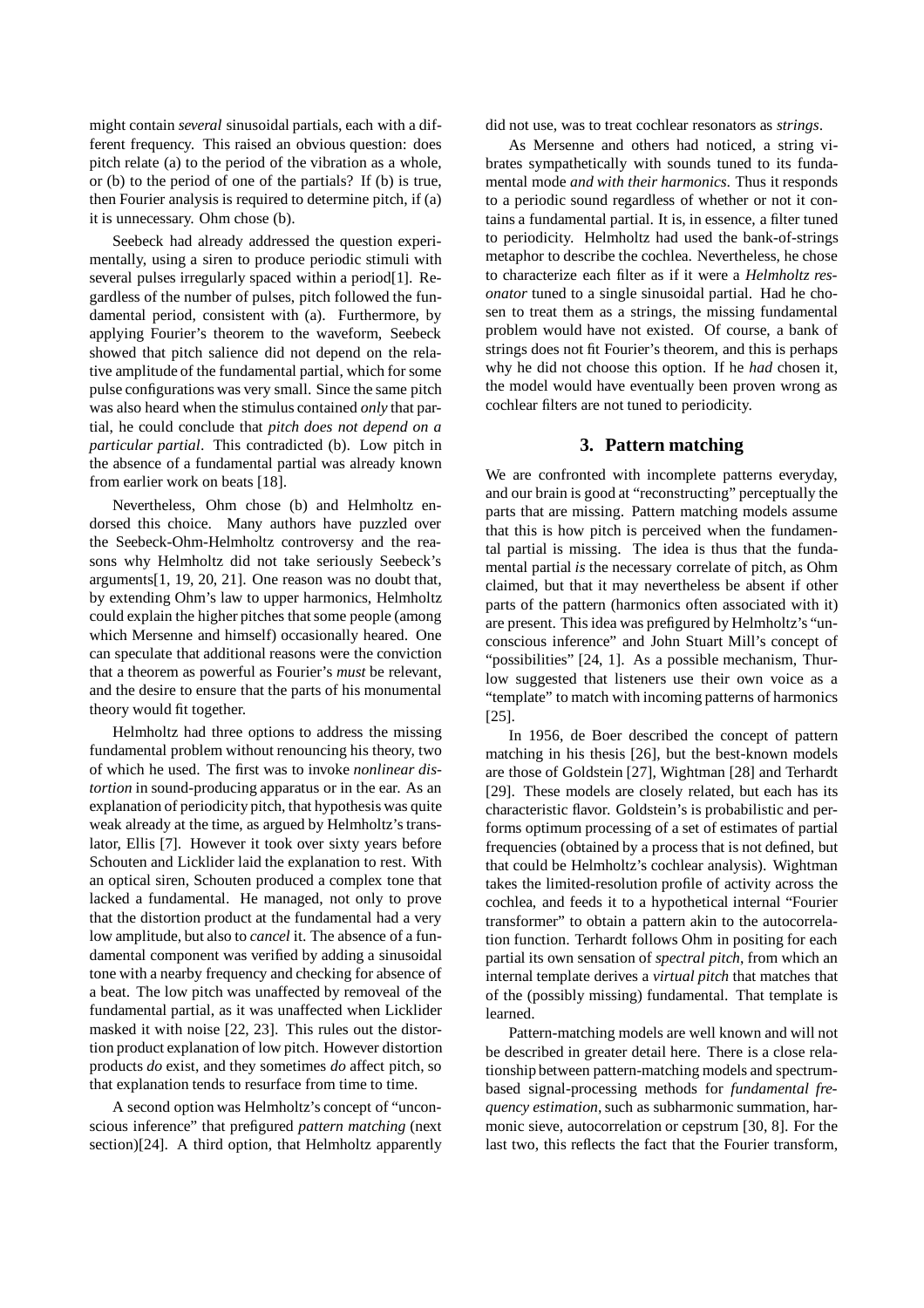applied to a spectrum (power spectrum for autocorrelation, log spectrum for cepstrum) is sensitive to the regular pattern of harmonics.

Terhardt's model is distinct in that it requires that templates be *learned* by exposure to harmonically rich stimuli, an idea that is attractive but constraining. It can be argued that learning could just as well occur from exposure to patterns of *subharmonics* (superperiods) of periodic sounds, and that harmonically rich stimuli are thus unnecessary [8]. Shamma and Klein went further and showed that templates may be learned by exposure to *noise* [31]. What this suggests is that the harmonic relations within the template are a mathematical property that needs merely to be *discovered*, not learned. Indeed, other devices embody the pattern-matching properties of a harmonic template without having "learned" them. Examples are the autocorrelation function and the string.

### **4. Temporal models**

Democritus (5th century BC) and Epicurus (4th century BC) are credited with the idea that a sound-producing body emits *atoms* that propagate to the listener's ear, an idea later adopted by Beeckman and Gassendi [2]. Related is the idea that a string "hits" the air repeatedly, and that pitch reflects the rate at which sound pulses hit the ear [32, 2]. If so, it should be a simple matter to measure the interval between *two* consecutive atoms or pulses, rather than wait for a series of pulses to build up sympathetic vibration in a resonator.

The influence of this temporal view of pitch can be observed indirectly in the "coincidence" theories of consonance that developed in the 16th and 17th centuries. Two notes were judged consonant if their vibrations coincided often [2].

Early temporal models assumed that patterns of pulses are handled by the "brain", and thus they tend to be less elaborate than resonance models. Compare for example Anaxagoras (5th century BC) for whom hearing involved *penetration of sound to the brain*, and Alcmaeon of Crotona (5th century BC) for whom *hearing is by means of the ears, because within them is an empty space, and this empty space resounds* [6]. The latter obviously "explains" more. A similar contrast is seen between the monumental resonance theory of Helmholtz [7], and the two-page "telephone theory" that Rutherford opposed to it, according to which the ear is merely a telephone receiver that transmits pulses to the brain [33].

Rutherford is one of several thinkers that opposed the Helmholtz theory [34]. One can speculate that they disapproved of Ohm's choice (Sect. 2.3), objected to the obligatory Fourier analysis, and in general resented the weight of Helmholtz's authority. Some of these theories qualify as "temporal" (e.g. those of Hurst or Bonnier [8]), others were essentially variations on the theme of a resonant cochlea.

Rutherford was aware that the maximum rates he observed in frog or rabbit nerves (352 per second) were insufficient to carry pitch over its full range (up to 4-5 kHz for musical pitch). The need for high firing rates was relaxed in 1930 by Wever and Bray's "volley theory" [35]. Subsequent measurements from the auditory nerve confirmed that the volley principle is essentially valid (in a stochastic form), in that synchrony to temporal features is measurable up to about 4-5 kHz in the auditory nerve [36]. Synchrony is also observed at more central neural relays, but the upper frequency limit decreases as one proceeds.

Temporal and resonance models differ essentially in the *time* required to make a frequency measurement. Resonance involves the build-up of energy by accumulation of successive waves, and this requires time that varies inversely with *frequency resolution*. The relation  $\Delta F \Delta t \geq k$  that constrains temporal and spectral resolution was formalized by Gábor [37], but it was known already to Helmholtz. Helmholtz reasoned that notes occur at a rate of up to 8 per second in music, and from this he calculated the narrowest possible bandwidth for cochlear filters. Frequency resolution was thus dictated by necessary temporal resolution, rather than by constraints related to the implementation of cochlear filters.

In contrast, a time-domain mechanism needs just enough time to measure the interval between two events (plus time to make sure that each event *is* an event, plus time to make sure that they are not both part of a larger pattern). The time required is on the order of *two periods* of the lowest expected frequency; accuracy is limited only by noise or imperfection of the implementation [8]. An explanation of the puzzling fact that a time-domain mechanism can escape Gábor's relation was given by Nordmark [38].

A weakness of temporal models, as described so far, is their reliance on *events*. Events need of course to be extracted from the waveform (or from the neural pattern that it evokes). For simple waveforms this is trivial: one may use peaks or zero-crossings. For complex waveforms the problem is more delicate, as evident from the difficulties encountered by time-domain methods of fundamental frequency estimation [30]. It is hard (perhaps impossible) to find a definition of "event" that allows stable period measurement in every case.

This weakness is evident in the *phase sensitivity* of early temporal models [28]. For example, a mechanism that measures intervals between peaks is confused by waveforms that have several peaks per period. A mechanism that measures intervals between *envelope* peaks is confused by phase manipulations that produce two envelope peaks per period, etc. As pitch is often invariant for such phase manipulations, such phase-sensitive mechanisms cannot hold. The autocorrelation model provided a solution to this problem.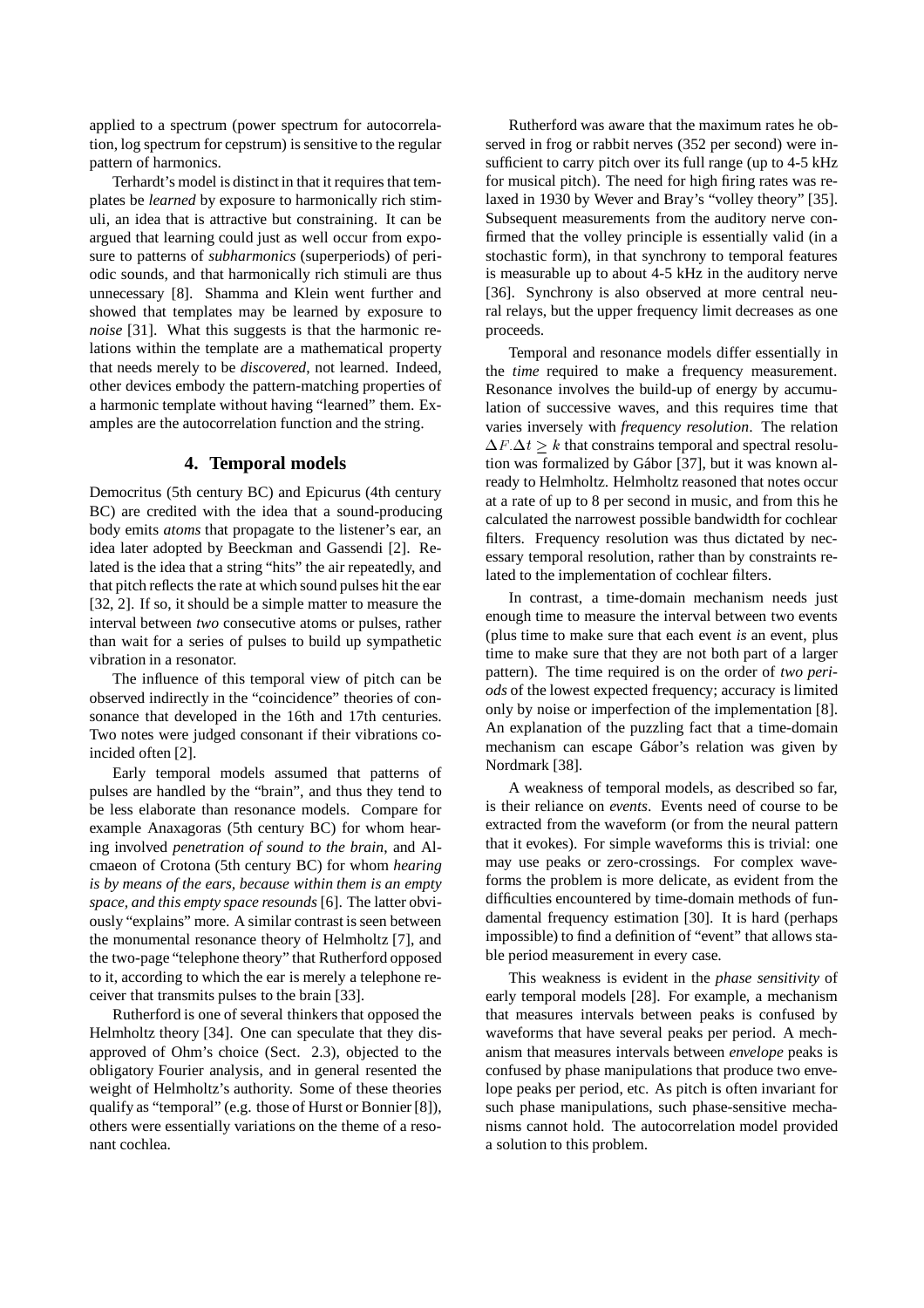### **5. Autocorrelation**

In the *autocorrelation* (AC) model, each sample of the waveform is used, as it were, as an "event". Each is compared to every other sample, and the inter-event interval that gives the best match (on average) indicates the period. Concretely, comparison is performed by *multiplying* samples and summing the products over a time window. If samples are equal their products tend to be large, and so the *autocorrelation function* (ACF) has a peak at the period (and its multiples). The peak is the cue to pitch. A slightly more straightforward idea is to *subtract* samples and sum the squared differences, as proposed in the *cancellation* model of [39]. The cue to pitch is then a *dip* in the difference function. Cancellation and AC models are formally equivalent [39].

The original formulation of the AC model is due to Licklider [40], although an interesting precursor was proposed by Hurst in 1895 according to which a pulse travels up the basilar membrane, is reflected at the apex, travels down, and meets the next pulse at a position that indicates the period [41]. In Licklider's model, the ACF was calculated within the auditory nervous system, for each channel of the auditory filter bank. The model was reformulated and implemented computationally by Meddis and Hewitt [42], and confronted to autocorrelation statistics of actual nerve recordings by Cariani and Delgutte [43]. A similar model based on first order interspike interval statistics was proposed by Moore [44]. *Cancellation* was cited earlier. Another variant is the *strobed temporal integration* model of Patterson and colleagues, in which patterns are cross-correlated with a *strobe* function consisting of one pulse per period [45]. Yost proposed a simpler predictive model based on waveform autocorrelation [46]. One may cite also a number of "autocorrelation" models in which the ACF was produced by an internal "Fourier transformer" operating on a spectral profile coming from the cochlea [28].

An important theorem, the *Wiener-Khintchine theorem*, say that ACF and power spectrum are Fourier transforms one of the other. In this sense the AC model can be seen as an incarnation of the two steps of *spectral analysis* and *pattern matching*. This implies a relation between these rival approaches, as stressed early on by de Boer [26]. They differ of course in how they might be implemented in the auditory nervous system, in properties such as frequency versus temporal resolution (Sect. 4), and in the way they can be extended to handle mixtures of tones [47, 8].

It is interesting to compare autocorrelation to the *string* which we encountered several times in this review. Implementation of autocorrelation requires a *delay*, associated with a multiplier (e.g. a coincidence-detector neuron). Delayed patterns are *multiplied* with undelayed patterns. The string too consists of a delay that, as it were, feeds upon itself. Delayed patterns are *added* to undelayed patterns, and their sum delayed again. This shows a basic similarity between string and AC. It also shows their difference. In the AC model a pattern is delayed at most once. In the string it is delayed many times, and these multiple delays are necessary for the build-up of resonance that allows the string to be selective.

### **6. Discussion**

Autocorrelation and pattern matching are the two major options for explaining pitch today. Pitch is evoked mainly by stimuli that are periodic, and its value depends on their *period*. The two approaches can be seen as two different ways of extracting the period from the stimulus. Autocorrelation does so directly, and pattern-matching indirectly via a first stage of Fourier transformation. The choice between them corresponds to that made by Ohm, a century and a half ago (Sect. 2.3).

Cochlear frequency resolution, as Helmholtz pointed out, must be limited. Filters are of roughly constant "Q", and thus have difficulty resolving upper harmonics, closely spaced on a logarithmic scale. Pattern-matching depends on frequency resolution, and cannot work for stimuli that contain only partials that are *unresolved*. Indeed, such stimuli tend to have a weak pitch, and this can be interpreted in favor of pattern-matching [8]. On the other hand, the pitch does exist and thus needs explaining, which pattern matching cannot do. This argues in favor of the AC model. The AC model could, in principle, cover both resolved and unresolved stimuli, but the marked behavioral differences between them suggest that there might instead be *two mechanisms* [48, 49, 50, 51]. The superior performance in pitch tasks for conditions in which partials are resolved is strongly suggestive of a pattern-matching mechanism, that breaks down for unresolved conditions. It might nevertheless be due to other factors that co vary with "resolution" [8]. The issue of resolved vs. unresolved is currently a central issue in pitch theory.

Pattern matching and AC models both have many variants. At times discussions may tend to focus on relatively minor differences between rival formulations (e.g. between Terhardt's vs. Goldstein's formulation of pattern-matching, or between first-order and all-order spike statistics for the AC model). The historical approach is useful to widen the perspective, to emphasize the similarities between variants, and possibly even to suggest new, perhaps radically different, directions in which to seek explanations of pitch and hearing.

This author is mainly interested (Licklider would have said "ego-involved" [52]) in a particular variant of the AC model, cancellation. The reason is that it brings together mechanisms of pitch and of *sound segregation* that may be of use in particular to explain perception of multiple pitch [53, 47]. An algorithm based on cancellation has recently proved to be effective for fundamen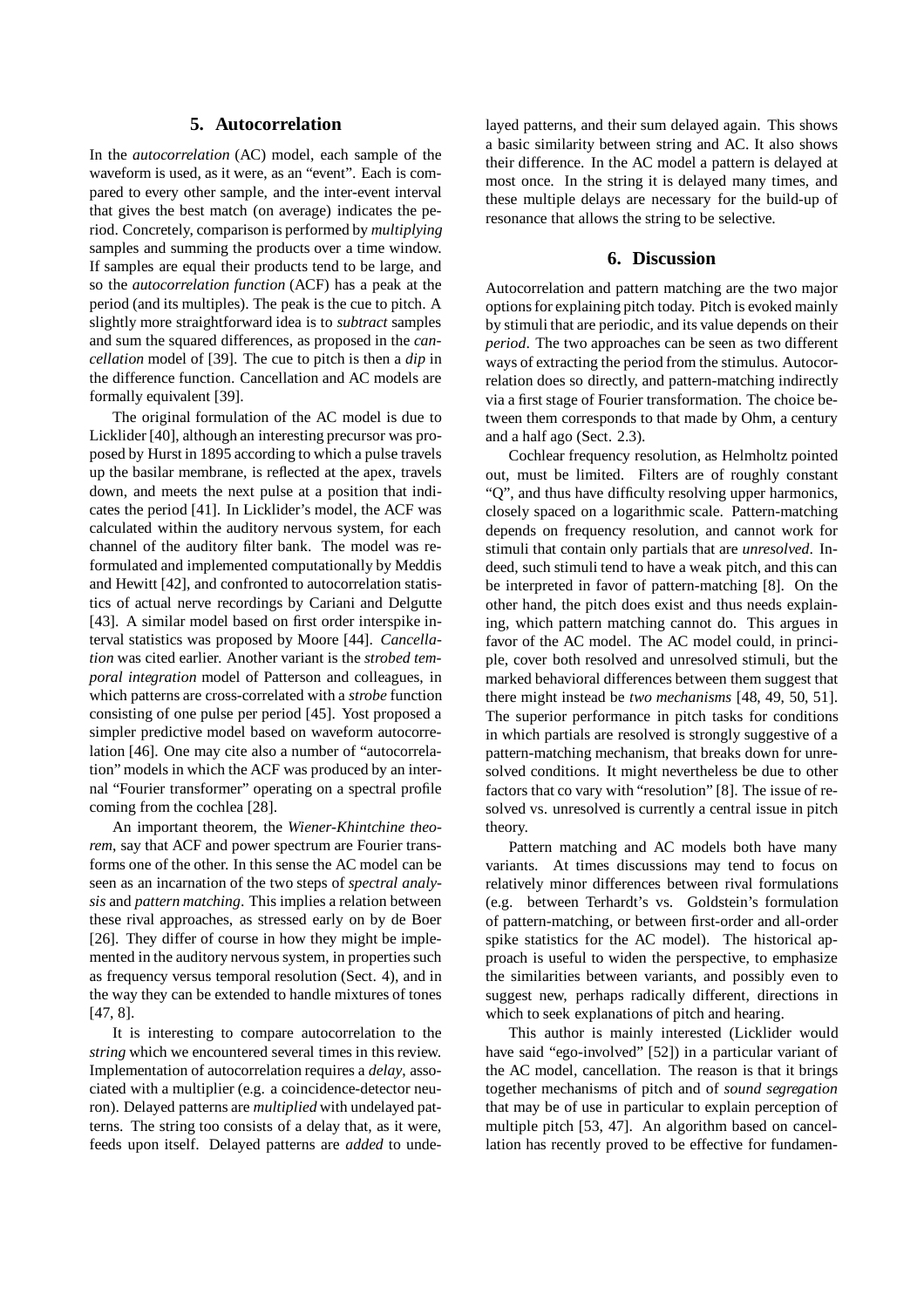tal frequency estimation [54]. The concept of cancellation fits well with the ideas on redundancy and neural metabolism reduction of Barlow [55].

Interest in pitch is fueled by interest in music, a very old activity. Ideas for this review were searched for in sources as ancient and diverse as possible. There are big gaps. Many important sources are known only indirectly from citations of later authors, suggesting that much material of interest has been *lost*. Indeed, there is evidence that some of the knowledge that developed over the last 25 centuries was known long before that, in Sumer, Egypt, China, and possibly even South America. Sources consulted were exclusively in English or French. Those written in Latin, German or other languages were inaccessible for lack of linguistic competence. A more complete review is due to appear shortly [8].

### **7. Conclusions**

The history of models of pitch perception has been reviewed. Modern ideas reincarnate older ideas, and their roots extend as far back as records are available. Models that are in competition today may have common roots. The historical approach allows commonalities and differences to be put in perspective. Hopefully this should help to defuse sterile controversy that is sometimes harmful to the progress of ideas [1]. It also may be of use to newcomers to the field to understand, say, why psychoacousticians insist on studying musical pitch with unresolved stimuli (that sound rather unmusical), why they add low pass noise (which makes tasks even more difficult), etc. The good reasons for these customs are easier to understand with a vision of the debates from which present-day pitch theory evolved.

# **8. References**

- [1] Boring EG (1942) Sensation and perception in the history of experimental psychology. New York: Appleton-Century.
- [2] Cohen, H. F. (1984). "Quantifying music," Dordrecht, D. Reidel (Kluwer).
- [3] von Békésy, G., and Rosenblith, W. A. (1948). "The early history of hearing - observations and theories," J. Acoust. Soc. Am. 20, 727-748.
- [4] Lindsay, R. B. (1966). "The story of acoustics," J. Acoust. Soc. Am. 39, 629-644.
- [5] Lindsay, R. B. (1973). "Acoustics: historical and philosophical development," Stroudsburg, Dowden, Hutchinson and Ross.
- [6] Hunt, F. V. (1992 (original: 1978)). "Origins in acoustics," Woodbury, New York, Acoustical Society of America.
- [7] von Helmholtz, H. (1877). "On the sensations of tone (English translation A.J. Ellis, 1885, reprinted 1954)," New York, Dover.
- [8] de Cheveigné, A. (2004). "Pitch perception models," in "Pitch," Edited by C. Plack and A. Oxenham, New York, Springer Verlag, in press.
- [9] Macran, H. S. (1902). "The harmonics of Aristoxenus (reprinted 1990, Georg Olms Verlag, Hildesheim)," Oxford, The Clarendon Press.
- [10] Wiener, P. P. (1973-1974). "The Dictionary of the History of Ideas: Studies of Selected Pivotal Ideas," New York, Charles Scribner's Sons.
- [11] Galilei, G. (1638). "Mathematical discourses concerning two new sciences relating to mechanicks and local motion, in four dialogues (translated by THO. WESTON, reprinted in Lindsay, 1973, pp 40- 61)," London, Hooke.
- [12] Mersenne, M. (1636). "Harmonie Universelle (reproduit 1975, Paris: Editions du CNRS)," Paris, Cramoisy.
- [13] Du Verney, J. G. (1683). "Traité de l'organe de l'ouie, contenant la structure, les usages et les maladies de toutes les parties de l'oreille," Paris.
- [14] Le Cat, C.-N. (1758). "La Théorie de l'ouie: supplément à cet article du traité des sens," Paris, Vallat-la-Chapelle.
- [15] Sauveur, J. (1701). "Système général des intervalles du son (translated by R.B. Lindsay as "General system of sound intervals and its application to sounds of all systems and all musical instruments", reprinted in Lindsay, 1973, pp 88-94)," Mmoires de l'Acadmie Royale des Sciences 279-300, 347-354.
- [16] Fourier, J. B. J. (1820). "Traité analytique de la chaleur," Paris, Didot.
- [17] Ohm, G. S. (1843). "On the definition of a tone with the associated theory of the siren and similar sound producing devices (translated by Lindsay, reprinted in Lindsay, 1973, pp 242-247," Poggendorf's Annalen der Physik und Chemie 59, 497ff.
- [18] Young, T. (1800). "Outlines of experiments and inquiries respecting sound and light," Phil. Trans. of the Royal Society of London 90, 106-150 (plus plates).
- [19] Schouten, J. F. (1970). "The residue revisited," in "Frequency analysis and periodicity detection in hearing," Edited by R. Plomp and G. F. Smoorenburg, London, Sijthoff, 41-58.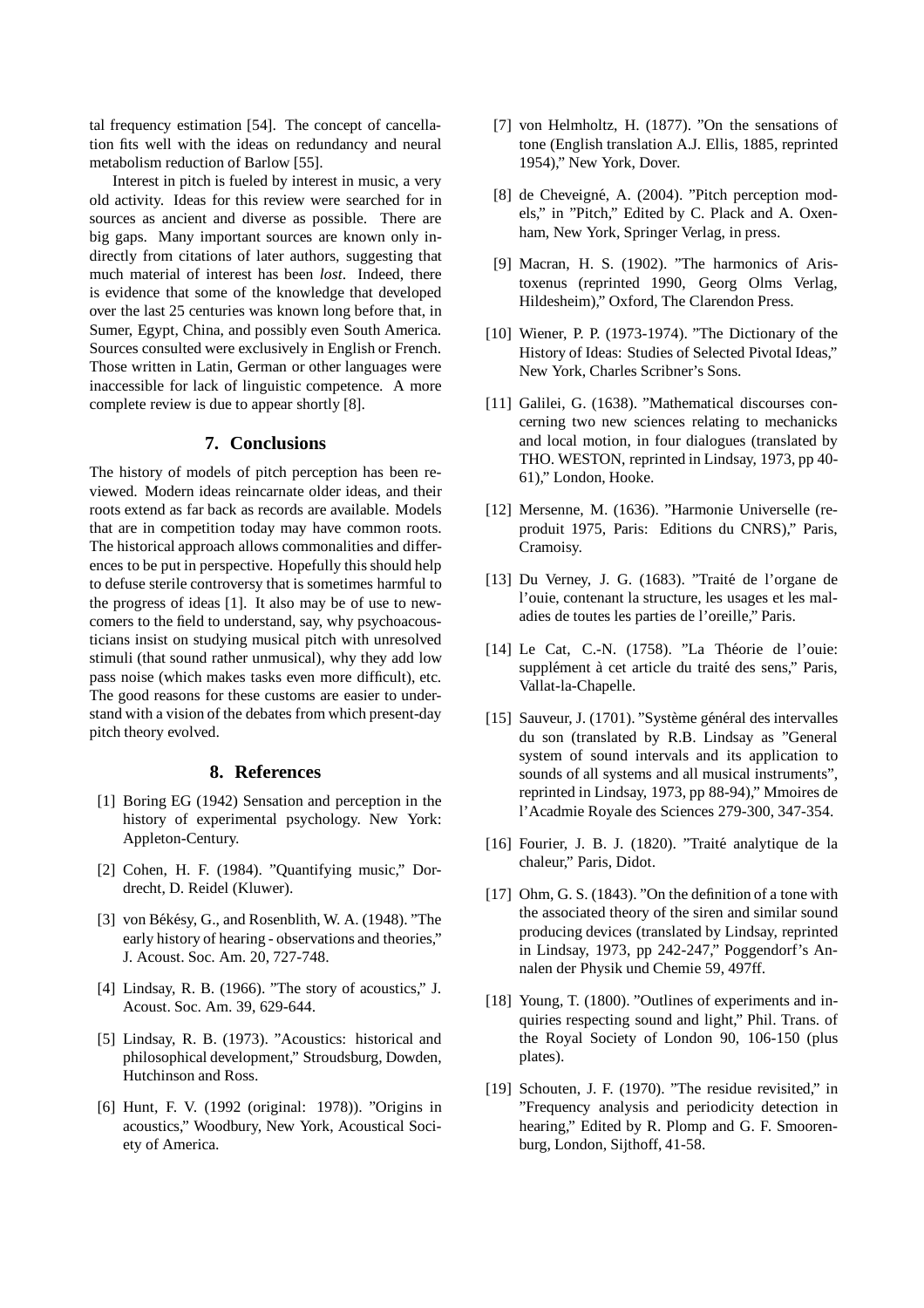- [20] de Boer, E. (1976). "On the "residue" and auditory pitch perception," in "Handbook of sensory physiology, vol V-3," Edited by W. D. Keidel and W. D. Neff, Berlin, Springer-Verlag, 479-583.
- [21] Turner, R. S. (1977). "The Ohm-Seebeck dispute, Hermann von Helmholtz, and the origins of physiological acoustics," The Britsh Journal for the History of Science 10, 1-24.
- [22] Schouten, J. F. (1938). "The perception of subjective tones," Proc. Kon. Acad. Wetensch (Neth.) 41, 1086-1094 [reprinted in Schubert Schubert, E. D. (1979). "Psychological acoustics (Benchmark papers in Acoustics, v 13)," Stroudsburg, Pennsylvania, Dowden, Hutchinson & Ross, Inc].
- [23] Licklider, J. C. R. (1954). "Periodicity pitch and place pitch," J. Acoust. Soc. Am. 26, 945.
- [24] Warren, R. M., and Warren, R. P. (1968). "Helmholtz on perception: its physiology and development," New York, Wiley.
- [25] Thurlow, W. R. (1963). "Perception of low auditory pitch: a multicue mediation theory," Psychol. Rev. 70, 461-470.
- [26] de Boer, E. (1956), "On the "residue" in hearing," unpublished doctoral dissertation.
- [27] Goldstein, J. L. (1973). "An optimum processor theory for the central formation of the pitch of complex tones," J. Acoust. Soc. Am. 54, 1496-1516.
- [28] Wightman, F. L. (1973). "The patterntransformation model of pitch," J. Acoust. Soc. Am. 54, 407-416.
- [29] Terhardt, E. (1974). "Pitch, consonance and harmony," J. Acoust. Soc. Am. 55, 1061-1069.
- [30] Hess, W. (1983). "Pitch determination of speech signals," Berlin, Springer-Verlag.
- [31] Shamma, S., and Klein, D. (2000). "The case of the missing pitch templates: how harmonic templates emerge in the early auditory system," J. Acoust. Soc. Am. 107, 2631-2644.
- [32] Bower, C. M. (1989). "Fundamentals of Music (translation of De Institutione Musica, Anicius Manlius Severinus Boethius, d524)," New Haven, Yale University Press.
- [33] Rutherford, E. (1886). "A new theory of hearing," J. Anat. Physiol. 21, 166-168.
- [34] Wever, E. G. (1949). "Theory of hearing," New York, Dover.
- [35] Wever, E. G., and Bray, C. W. (1930). "The nature of acoustic response: the relation between sound frequency and frequency of impulses in the auditory nerve," Journal of experimental psychology 13, 373-387.
- [36] Johnson, D. H. (1980). "The relationship between spike rate and synchrony in responses of auditorynerve fibers to single tones," J. Acoust. Soc. Am. 68, 1115-1122.
- [37] Gábor, D. (1947). "Acoustical quanta and the theory of hearing," Nature 159, 591-594.
- [38] Nordmark, J. O. (1968). "Mechanisms of frequency discrimination," J. Acoust. Soc. Am. 44, 1533- 1540.
- [39] de Cheveigné, A. (1998). "Cancellation model of pitch perception," J. Acoust. Soc. Am. 103, 1261- 1271.
- [40] Licklider, J. C. R. (1951). "A duplex theory of pitch perception," Experientia 7, 128-134.
- [41] Hurst, C. H. (1895). "A new theory of hearing," Proc. Trans. Liverpool Biol. Soc. 9, 321-353 (and plate XX).
- [42] Meddis, R., and Hewitt, M. J. (1991). "Virtual pitch and phase sensitivity of a computer model of the auditory periphery. I: Pitch identification," J. Acoust. Soc. Am. 89, 2866-2882.
- [43] Cariani, P. A., and Delgutte, B. (1996). "Neural correlates of the pitch of complex tones. I. Pitch and pitch salience," J. Neurophysiol. 76, 1698-1716.
- [44] Moore, B. C. J. (1977, 2003). "An introduction to the psychology of hearing," London, Academic Press.
- [45] Patterson, R. D., Robinson, K., Holdsworth, J., McKeown, D., Zhang, C., and Allerhand, M. (1992). "Complex sounds and auditory images," in "Auditory physiology and perception," Edited by Y. Cazals, K. Horner and L. Demany, Oxford, Pergamon Press, 429-446.
- [46] Yost, W. A. (1996). "Pitch strength of iterated rippled noise," J. Acoust. Soc. Am. 100, 3329-3335.
- [47] de Cheveigné, A., and Kawahara, H. (1999). "Multiple period estimation and pitch perception model," Speech Communication 27, 175-185.
- [48] Houtsma, A. J. M., and Smurzynski, J. (1990). "Pitch identification and discrimination for complex tones with many harmonics," J. Acoust. Soc. Am. 87, 304-310.